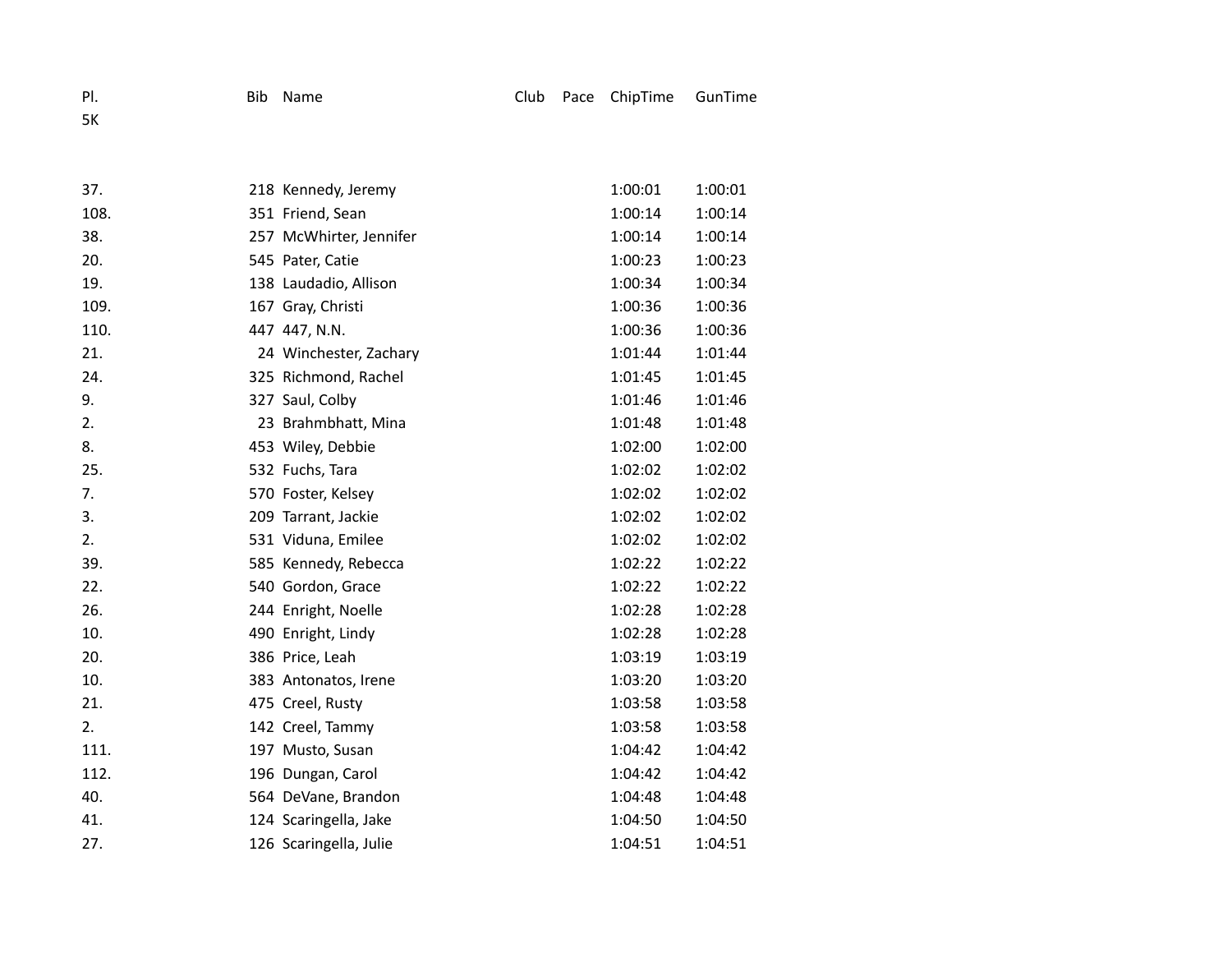| 9.   | 125 Scaringella, Mike       | 1:04:51 | 1:04:51 |
|------|-----------------------------|---------|---------|
| 28.  | 406 Kuhlmann, Elizabeth     | 1:04:53 | 1:04:53 |
| 113. | 222 222, N.N.               | 1:05:41 | 1:05:41 |
| 42.  | 184 Flowers, Patricia       | 1:06:20 | 1:06:20 |
| 11.  | 370 Byrnes, Suzanne         | 1:06:20 | 1:06:20 |
| 114. | 94 Combs, Sally             | 1:06:50 | 1:06:50 |
| 4.   | 582 Kennedy, Joe            | 1:06:59 | 1:06:59 |
| 23.  | 561 Kennedy, Elizabeth      | 1:07:00 | 1:07:00 |
| 7.   | 560 Marpole, Michelle       | 1:07:24 | 1:07:24 |
| 10.  | 516 Pruitt, Sarah           | 1:07:24 | 1:07:24 |
| 4.   | 581 Kennedy, Jill           | 1:07:42 | 1:07:42 |
| 11.  | 499 Brookshire, Cassie      | 1:07:58 | 1:07:58 |
| 5.   | 497 Green, Ashlie           | 1:07:58 | 1:07:58 |
| 24.  | 498 Powell, Barbara         | 1:07:58 | 1:07:58 |
| 4.   | 393 Vega, Wilfredo          | 1:08:10 | 1:08:10 |
| 115. | 349 Marquez, Gabby          | 1:08:12 | 1:08:12 |
| 14.  | 107 Harper, Brianne         | 1:08:12 | 1:08:12 |
| 29.  | 484 Harper, Bridget         | 1:08:15 | 1:08:15 |
| 15.  | 388 Bartfield, Jacob        | 1:08:15 | 1:08:15 |
| 30.  | 485 LaBrec, Brian           | 1:08:16 | 1:08:16 |
| 31.  | 149 TrescottCollins, Ramona | 1:09:45 | 1:09:45 |
| 16.  | 511 Collins, Thomas         | 1:09:45 | 1:09:45 |
| 38.  | 145 Erstling, Pilar         | 1:09:45 | 1:09:45 |
| 116. | 57 Mevers, Tom              | 1:09:46 | 1:09:46 |
| 117. | 55 Mevers, Marilyn          | 1:09:46 | 1:09:46 |
| 43.  | 241 Phillips, Amy           | 1:12:03 | 1:12:03 |
| 5.   | 423 Warren, Sharon          | 1:12:03 | 1:12:03 |
| 1.   | 54 Cravello, Tristan        | 16:25   | 18:17   |
| 1.   | 265 Krynski, Alex           | 16:46   | 18:39   |
| 3.   | 49 49, N.N.                 | 20:26   | 22:25   |
| 2.   | 86 Spence, MJ               | 20:27   | 22:24   |
| 4.   | 106 Lewis, Katie            | 20:27   | 22:25   |
| 5.   | 105 Williams, Samuel        | 20:44   | 22:37   |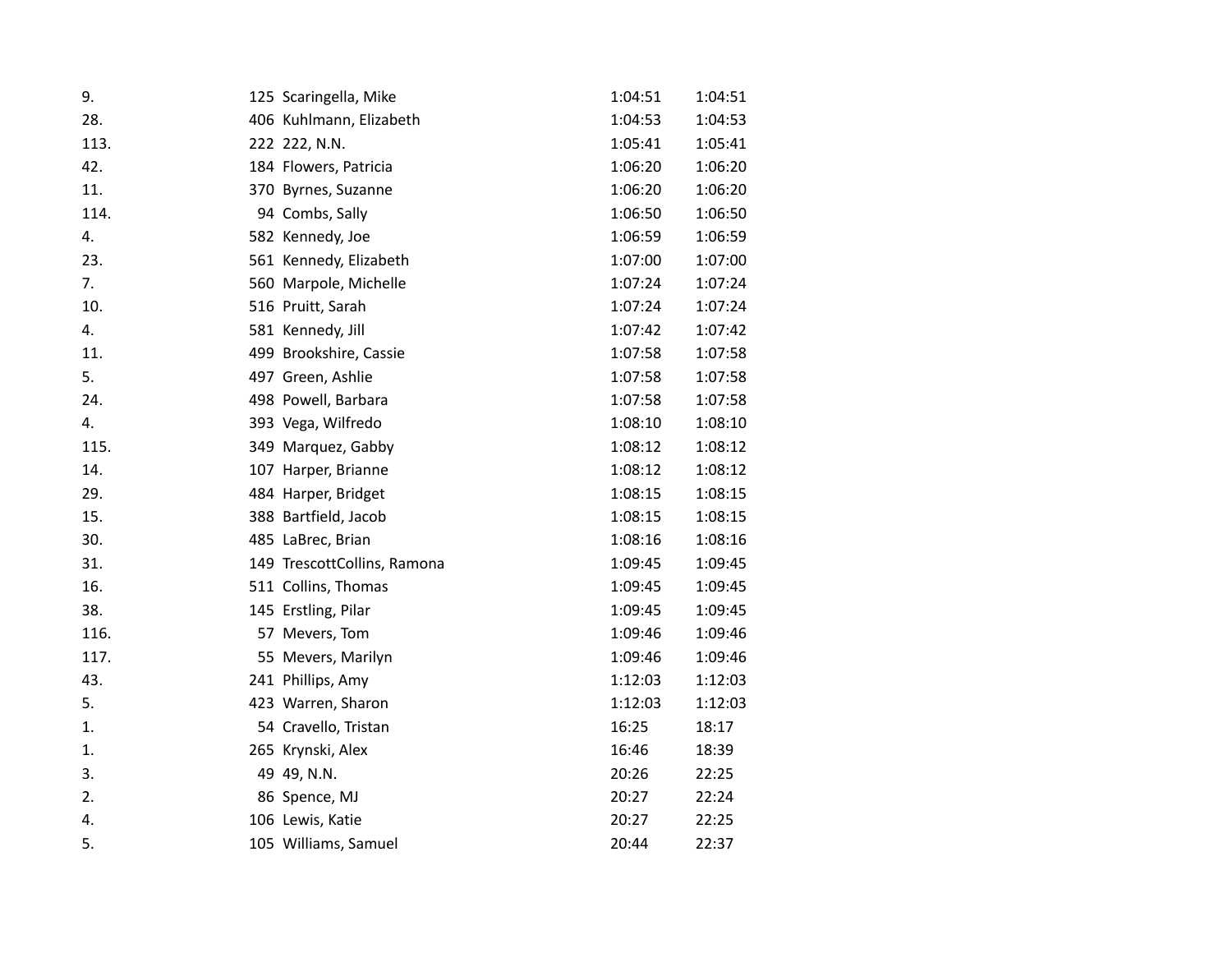| 1.  | 256 Culver, Philip        | 20:45 | 22:38 |
|-----|---------------------------|-------|-------|
| 1.  | 225 O'Donnell, Graham     | 21:14 | 23:12 |
| 2.  | 394 Canton, Ali           | 21:30 | 23:24 |
| 6.  | 175 Collins, Patrick      | 21:31 | 23:26 |
| 7.  | 185 Cheplick              | 21:36 | 23:35 |
| 1.  | 321 Williams, Matthew     | 21:40 | 23:38 |
| 1.  | 390 Lohse, Michael        | 21:49 | 23:43 |
| 1.  | 326 Kuhne, Jeremy         | 21:56 | 23:51 |
| 1.  | 465 Ranzinger, Benjamin   | 22:26 | 22:26 |
| 2.  | 496 Fair, James           | 23:04 | 24:56 |
| 1.  | 449 Hundley, Damian       | 23:36 | 25:31 |
| 9.  | 171 Collins, William      | 23:44 | 25:40 |
| 10. | 181 Gundersen, Tricia     | 23:47 | 25:45 |
| 11. | 50 Hilton, Kevin          | 23:52 | 25:49 |
| 1.  | 207 Bryant, Caleb         | 23:59 | 25:59 |
| 1.  | 228 Bazley, Cale          | 24:14 | 26:08 |
| 1.  | 443 Morton, Jahleel       | 24:25 | 26:22 |
| 3.  | 448 Callenberger, Daniel  | 24:29 | 26:27 |
| 1.  | 395 Blanco, Felix         | 24:57 | 24:57 |
| 3.  | 396 Blanco, Dimitri       | 24:59 | 24:59 |
| 4.  | 263 Andree, Kyle          | 24:59 | 24:59 |
| 8.  | 160 Perez, Camilo         | 25:12 | 25:12 |
| 5.  | 536 Ragsdale, Christopher | 25:18 | 27:18 |
| 4.  | 469 Hastie, Ryan          | 25:21 | 27:17 |
| 1.  | 332 Hastie, Aaron         | 25:29 | 27:28 |
| 12. | 87 Ace, Matthew           | 25:51 | 25:51 |
| 2.  | 404 Cheek, Alex           | 25:51 | 27:49 |
| 1.  | 266 Lambert, Greg         | 25:51 | 27:50 |
| 13. | 182 Malta, Lucas          | 25:52 | 25:52 |
| 1.  | 275 McLaine, Trevor       | 25:54 | 25:54 |
| 3.  | 450 Hundley, Carson       | 26:00 | 28:00 |
| 14. | 76 George, Jeremy         | 26:31 | 26:31 |
| 2.  | 444 Prunty, Jenna         | 26:31 | 26:31 |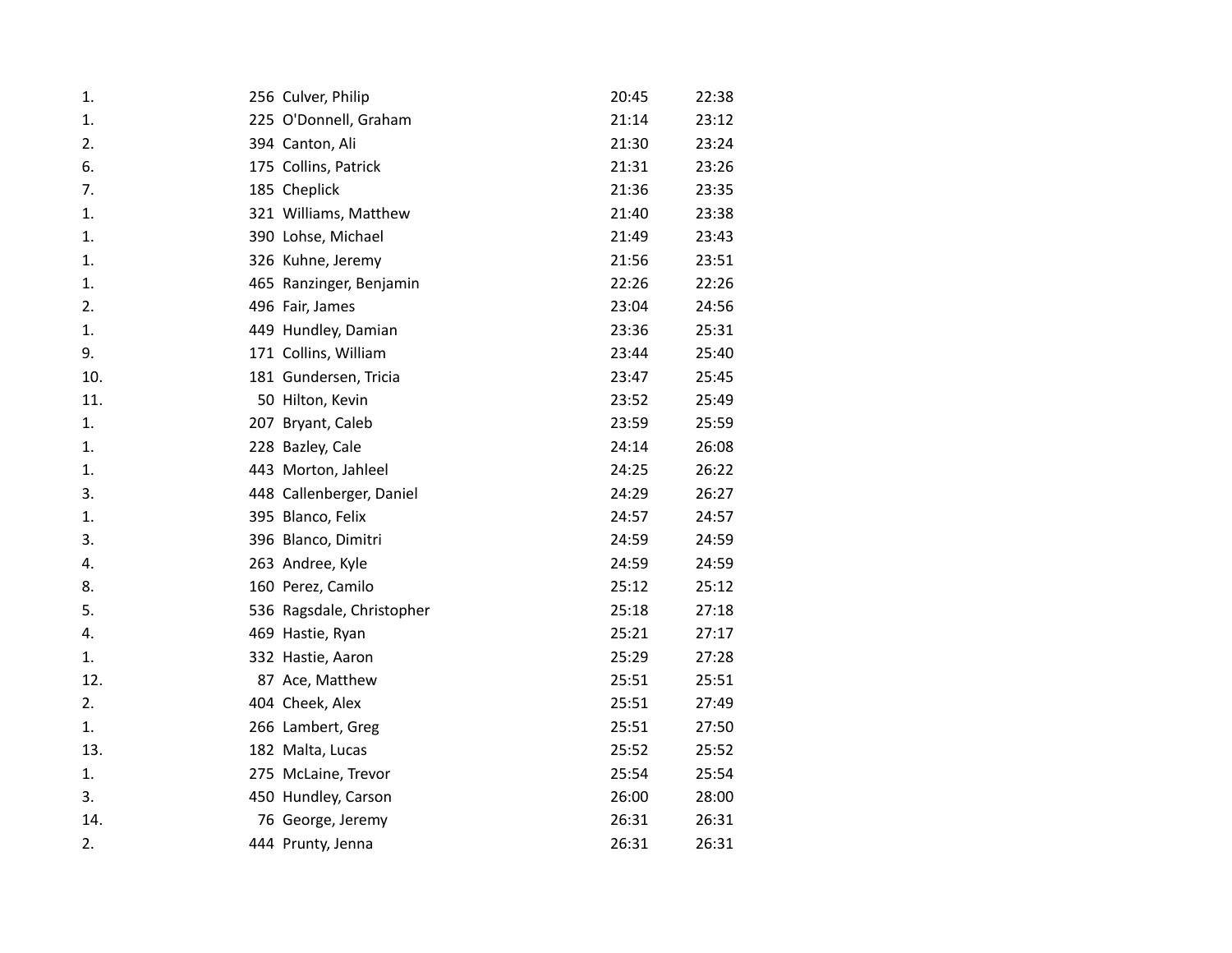| 2.  | 402 Garcia, Naz            | 26:31 | 26:31 |
|-----|----------------------------|-------|-------|
| 3.  | 276 Dyer, Riley            | 26:33 | 28:29 |
| 15. | 331 Bommarito, Joseph      | 26:34 | 26:34 |
| 6.  | 273 Magyar, Nicholas       | 26:42 | 28:39 |
| 1.  | 558 Barham, Easton         | 26:42 | 28:40 |
| 16. | 365 Richman, Sheriden      | 26:45 | 26:45 |
| 3.  | 549 Abbott, Drew           | 26:50 | 28:49 |
| 1.  | 274 Adlam, Blake           | 26:54 | 26:54 |
| 5.  | 408 Goodrich, Tristan      | 27:08 | 27:08 |
| 2.  | 467 Riemer, Adam           | 27:18 | 29:13 |
| 17. | 111 Olsen, Eric            | 27:23 | 27:23 |
| 2.  | 451 Wiley, David           | 27:38 | 27:38 |
| 2.  | 438 Stevens, Jack          | 27:46 | 29:45 |
| 9.  | 376 Merriam, Samuel        | 27:56 | 29:56 |
| 2.  | 420 Law, Zachery           | 28:04 | 28:04 |
| 6.  | 348 Berry, Britney         | 28:09 | 30:06 |
| 1.  | 231 Ivers, Matthew         | 28:09 | 28:09 |
| 18. | 334 Kelly, Stephen         | 28:11 | 28:11 |
| 6.  | 344 Kozel, Will            | 28:13 | 28:13 |
| 19. | 56 Allen, Kevin            | 28:21 | 28:21 |
| 7.  | 535 Prichard, Sawyer       | 28:21 | 28:21 |
| 20. | 152 152, N.N.              | 28:34 | 28:34 |
| 1.  | 401 Larson, Marcus         | 28:36 | 28:36 |
| 21. | 78 Schmidt, Dylan          | 28:39 | 28:39 |
| 4.  | 437 EliasRodriguez, Hayden | 28:40 | 28:40 |
| 3.  | 409 Cushard, Nathan        | 28:47 | 30:42 |
| 2.  | 205 McBride, Collier       | 28:50 | 28:50 |
| 22. | 177 Troyer, Philip         | 28:55 | 28:55 |
| 2.  | 526 Shell, Kerry           | 28:56 | 28:56 |
| 2.  | 413 Brocker, Paige         | 29:01 | 30:58 |
| 1.  | 345 Lamontagne, Serena     | 29:16 | 29:16 |
| 3.  | 571 Schuller, Mikayla      | 29:17 | 29:17 |
| 4.  | 121 Hawkins, Trey          | 29:32 | 29:32 |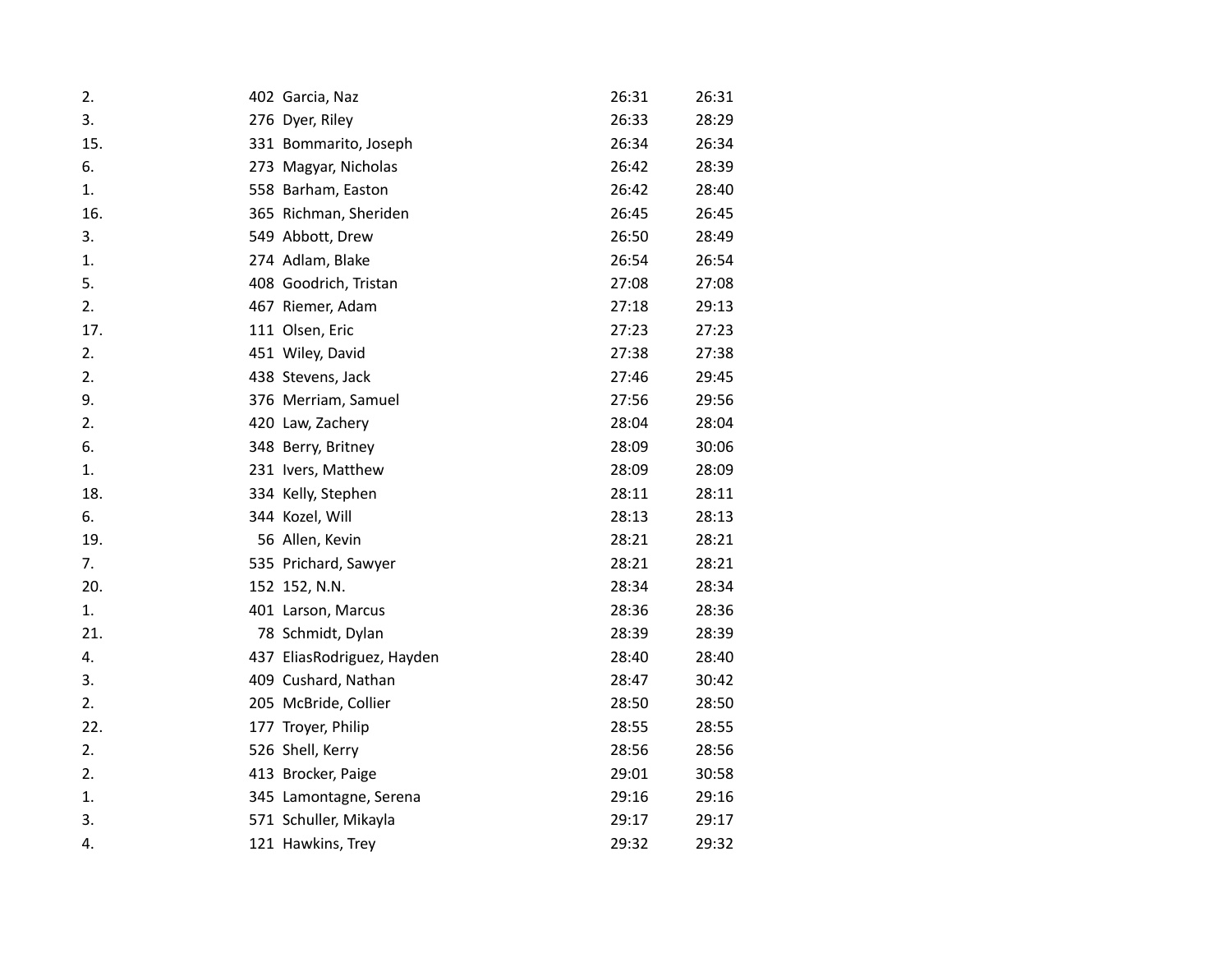| 7.  | 569 Schuller, Melissa   | 29:38 | 29:38 |
|-----|-------------------------|-------|-------|
| 5.  | 143 Blaszczyk, Jenny    | 29:46 | 29:46 |
| 8.  | 189 Hanstein, Alan      | 29:48 | 29:48 |
| 23. | 113 Wright, Carson      | 29:53 | 29:53 |
| 24. | 179 Wright, Jeanne      | 30:01 | 30:01 |
| 1.  | 417 Law, Kevin          | 30:01 | 30:01 |
| 25. | 72 Boswell, Matthew     | 30:02 | 30:02 |
| 8.  | 460 Jolliffe, Audra     | 30:03 | 30:03 |
| 26. | 44 Friedland, Brian     | 30:05 | 30:05 |
| 27. | 79 Salinas, Andres      | 30:09 | 30:09 |
| 31. | 361 Shannon, Kenneth    | 30:09 | 32:00 |
| 3.  | 391 Osterhout, Justin   | 30:09 | 30:09 |
| 9.  | 392 McLaughlin, Hunter  | 30:09 | 30:09 |
| 10. | 75 75, Heather          | 30:11 | 30:11 |
| 28. | 81 Peavy, Paul          | 30:21 | 30:21 |
| 3.  | 338 Rawlin, Mackenzie   | 30:31 | 32:30 |
| 11. | 254 Paretti, Tevya      | 30:31 | 30:31 |
| 4.  | 559 Lohse, Nick         | 30:33 | 30:33 |
| 1.  | 251 Liles, Johnny       | 30:33 | 30:33 |
| 3.  | 400 Magyar, Brandon     | 30:39 | 32:36 |
| 4.  | 372 Thompson, Adam      | 30:42 | 30:42 |
| 5.  | 482 Snively, Justin     | 30:46 | 30:46 |
| 29. | 110 Olsen, Jeffrey      | 30:58 | 30:58 |
| 10. | 131 Victoria            | 30:58 | 30:58 |
| 2.  | 252 Swanson, Hailey     | 31:06 | 31:06 |
| 2.  | 503 Mentzer, Chrissy    | 31:14 | 31:14 |
| 14. | 206 Meyer, Miles        | 31:14 | 33:13 |
| 4.  | 488 Compare, Kyle       | 31:17 | 31:17 |
| 7.  | 62 Lopez, Anthony       | 31:20 | 31:20 |
| 6.  | 279 Milligan, Martin    | 31:20 | 31:20 |
| 40. | 168 Michaelsen, Nicolas | 31:33 | 33:27 |
| 12. | 588 Tasillo, Lauren     | 31:39 | 31:39 |
| 5.  | 556 O'Dell, Connor      | 31:47 | 31:47 |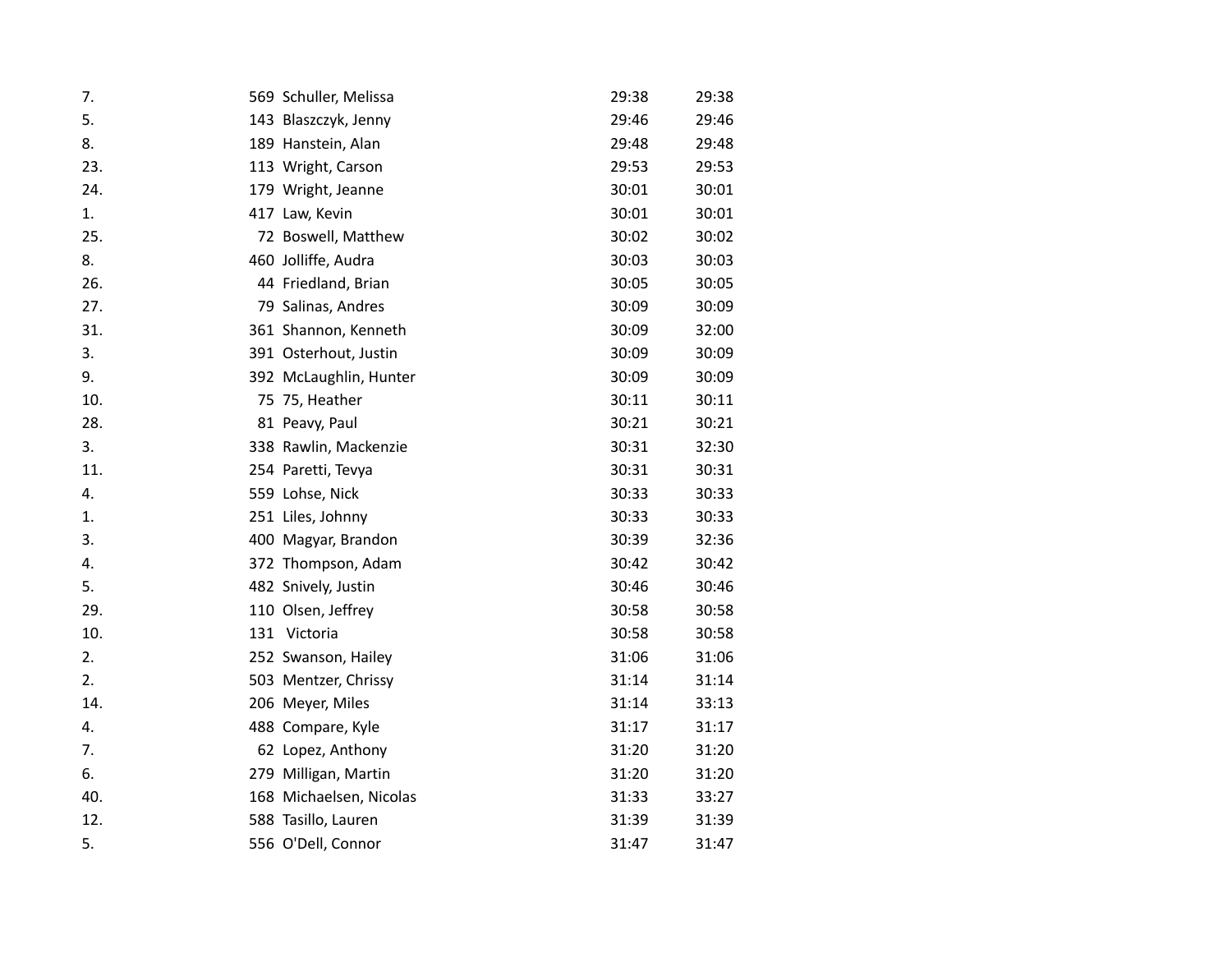| 30. | 112 Angeroth Franks, Flint | 31:59 | 31:59 |
|-----|----------------------------|-------|-------|
| 11. | 486 Blaszczyk, Lukasz      | 32:10 | 32:10 |
| 16. | 547 Supple, Connor         | 32:21 | 34:18 |
| 32. | 96 May, Camilla            | 32:24 | 32:24 |
| 2.  | 432 Shively, Kim           | 32:27 | 32:27 |
| 5.  | 567 Kane, Savannah         | 32:29 | 32:29 |
| 3.  | 575 Stross, Connor         | 32:35 | 32:35 |
| 33. | 183 Hobson, Jacob          | 32:42 | 32:42 |
| 34. | 97 Watson, Ainsley         | 32:43 | 32:43 |
| 3.  | 11 Amundsen, Nick          | 32:46 | 34:42 |
| 7.  | 384 Diecidue, Andrew       | 32:48 | 34:48 |
| 1.  | 550 Jewsbury, Evan         | 32:50 | 32:50 |
| 4.  | 442 Acebes, Gail           | 32:52 | 32:52 |
| 13. | 253 Mevers, Gabrielle      | 32:52 | 32:52 |
| 3.  | 61 Lopez, Justin           | 32:58 | 32:58 |
| 35. | 114 King-Bennett, Beth     | 33:03 | 33:03 |
| 36. | 201 Bennett, Michael       | 33:03 | 33:03 |
| 8.  | 130 Wray, Christopher      | 33:04 | 33:04 |
| 37. | 108 Daniels, Katie         | 33:11 | 33:11 |
| 38. | 43 43, N.N.                | 33:12 | 33:12 |
| 4.  | 144 Erstling, Benjamin     | 33:15 | 33:15 |
| 4.  | 542 Seal, Dane             | 33:17 | 33:17 |
| 39. | 53 Sweeney, Carly          | 33:24 | 33:24 |
| 6.  | 381 Herrera, Paul          | 33:26 | 33:26 |
| 5.  | 267 Salcedo, Jordan        | 33:30 | 33:30 |
| 12. | 364 Roberts, Will          | 33:38 | 33:38 |
| 15. | 59 Morgan, Madelon         | 33:39 | 33:39 |
| 41. | 104 Boatwright, Daniel     | 33:51 | 33:51 |
| 17. | 363 Roberts, Randy         | 34:20 | 34:20 |
| 42. | 186 Tillery, Melissa       | 34:37 | 34:37 |
| 6.  | 577 Stross, Derek          | 34:41 | 34:41 |
| 3.  | 506 Sullivan, Daniel       | 34:43 | 36:39 |
| 13. | 495 Morgan, Emily          | 34:44 | 34:44 |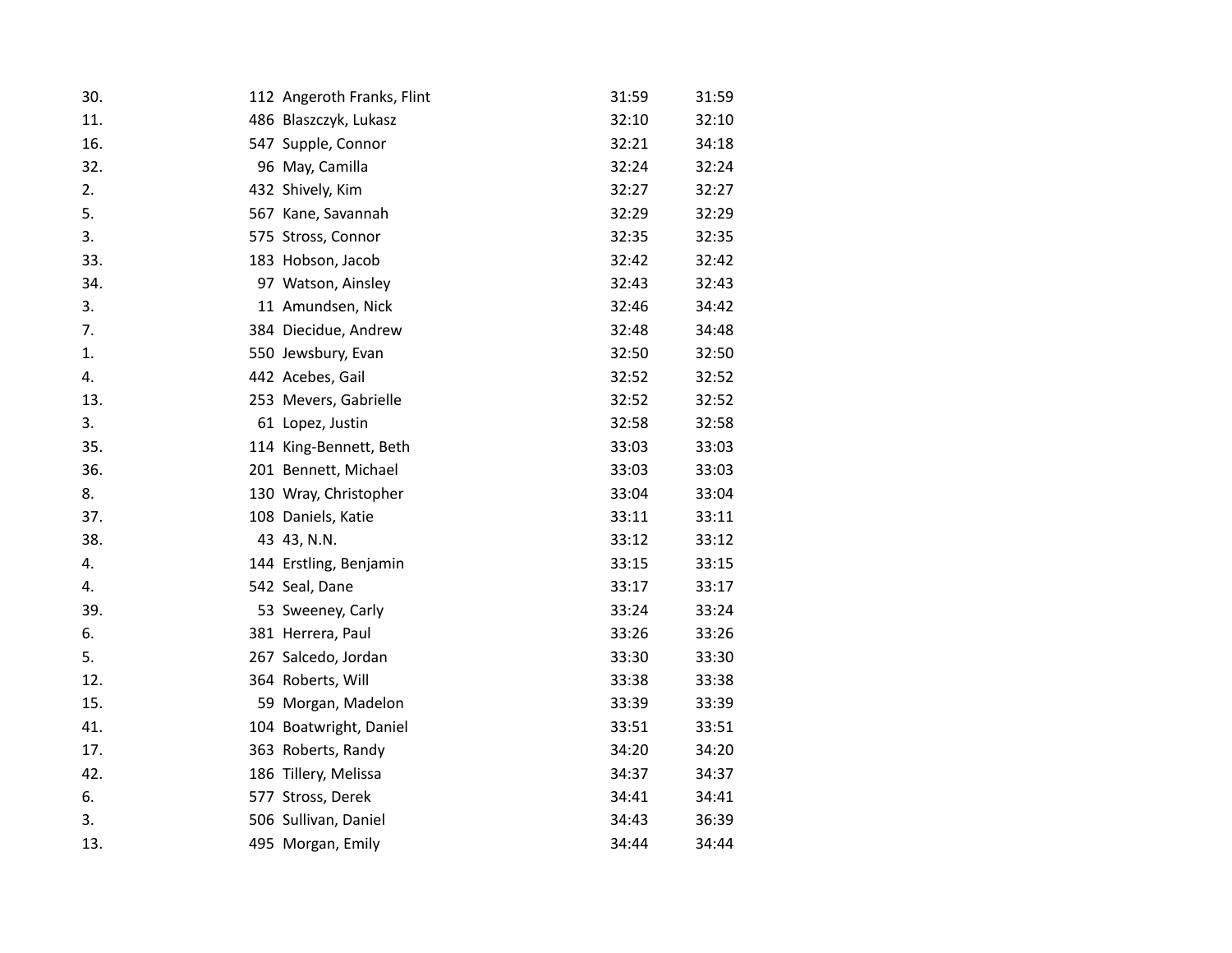| 4.  | 346 Streibich, Connor   | 34:45 | 34:45 |
|-----|-------------------------|-------|-------|
| 2.  | 546 Lucy, Caitlyn       | 34:47 | 34:47 |
| 2.  | 428 Botsko, Reid        | 34:48 | 34:48 |
| 7.  | 543 Boglaev, Sophie     | 34:50 | 34:50 |
| 2.  | 427 Perrish, Richard    | 34:52 | 34:52 |
| 8.  | 456 Swann, Bruce        | 34:54 | 34:54 |
| 8.  | 489 Miles, Steve        | 34:54 | 34:54 |
| 7.  | 208 Tarrant, Benjamin   | 34:56 | 34:56 |
| 1.  | 431 Maggio, Frank       | 35:08 | 35:08 |
| 43. | 163 Sanderson, Ryan     | 35:10 | 35:10 |
| 9.  | 328 Westberry, David    | 35:16 | 35:16 |
| 4.  | 458 Horton, Victoria    | 35:17 | 35:17 |
| 44. | 269 Plack, David        | 35:18 | 35:18 |
| 10. | 459 Horton, Jennifer    | 35:20 | 35:20 |
| 45. | 71 Wik, Robin           | 35:24 | 35:24 |
| 18. | 190 Crona, Ryan         | 35:26 | 35:26 |
| 46. | 333 Ahn, Yoonjung       | 35:28 | 35:28 |
| 46. | 70 Wik, Don             | 35:28 | 35:28 |
| 5.  | 226 Krekora, Ela        | 35:33 | 35:33 |
| 48. | 162 Kamm, Lindsay       | 35:36 | 35:36 |
| 9.  | 210 Gunnels, Jackson    | 35:36 | 37:34 |
| 49. | 473 473, N.N.           | 35:38 | 35:38 |
| 50. | 82 Londono, Steven      | 35:48 | 35:48 |
| 6.  | 248 Palmer, Kanoka      | 35:48 | 35:48 |
| 14. | 565 Jenkins, Michael    | 35:50 | 35:50 |
| 51. | 91 Cox, Jamila          | 36:02 | 36:02 |
| 6.  | 439 Rathmann, Denise    | 36:05 | 36:05 |
| 5.  | 60 Christensen, Caelynn | 36:08 | 36:08 |
| 52. | 350 Murphy, Gale        | 36:28 | 36:28 |
| 11. | 63 Houston, Sam         | 36:30 | 36:30 |
| 19. | 67 Sherlock, Katie      | 36:30 | 36:30 |
| 53. | 173 Collins, Michael    | 36:42 | 36:42 |
| 4.  | 339 Gill, Kennedy       | 36:46 | 36:46 |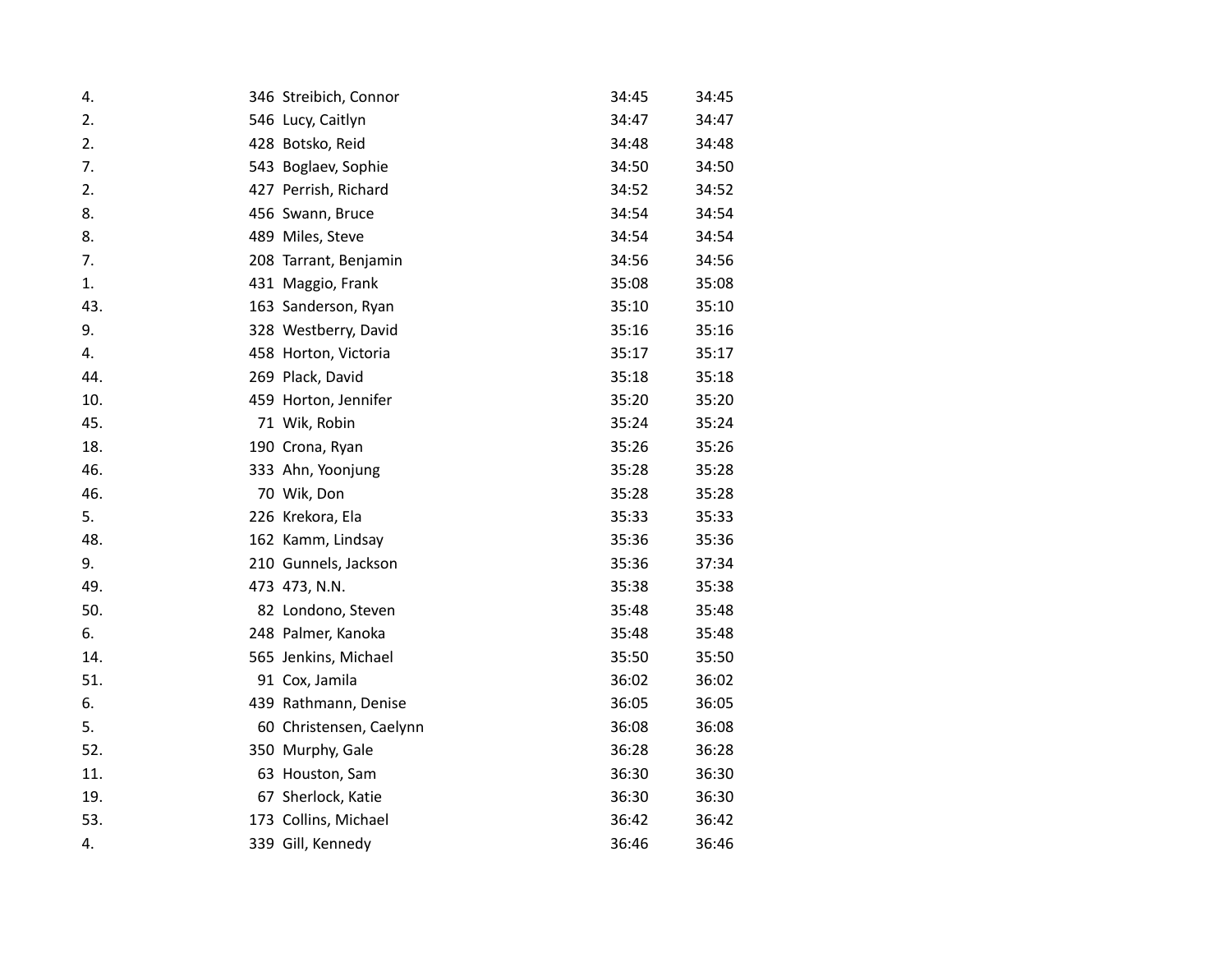| 54. | 89 Warner, Lisa           | 36:58 | 36:58 |
|-----|---------------------------|-------|-------|
| 55. | 90 Warner, Max            | 36:58 | 36:58 |
| 5.  | 557 Maltagliati, Samantha | 37:01 | 37:01 |
| 56. | 200 Hoch, Joshua          | 37:03 | 37:03 |
| 9.  | 566 Reyna, Alondra        | 37:03 | 37:03 |
| 8.  | 579 Lam, Anne             | 37:05 | 37:05 |
| 15. | 240 Crona, Jackson        | 37:13 | 37:13 |
| 9.  | 129 Bush, Shoshanah       | 37:14 | 37:14 |
| 57. | 336 Ryan, Paul            | 37:17 | 37:17 |
| 58. | 335 Ryan, Candace         | 37:17 | 37:17 |
| 20. | 83 Berrier, Emma          | 37:17 | 37:17 |
| 59. | 172 Giblin, Erin          | 37:18 | 37:18 |
| 16. | 528 McWilliams, Alexis    | 37:29 | 37:29 |
| 64. | 85 Spence, Luke           | 37:32 | 39:29 |
| 17. | 481 Oister, Jennifer      | 37:38 | 37:38 |
| 6.  | 478 Powell, Talley        | 37:46 | 37:46 |
| 10. | 537 Bernau, Hailey        | 37:51 | 37:51 |
| 60. | 69 Klimek, Kyler          | 37:52 | 37:52 |
| 11. | 98 Windisch, Thomas       | 38:14 | 38:14 |
| 3.  | 135 Addison, Amy          | 38:20 | 38:20 |
| 3.  | 136 Addison, Bobby        | 38:20 | 38:20 |
| 61. | 176 Troyer, Deirdre       | 38:22 | 38:22 |
| 18. | 212 Smith, Hannah         | 38:44 | 38:44 |
| 62. | 220 Flack, Megan          | 38:46 | 38:46 |
| 63. | 68 Leahy, Bill            | 38:59 | 38:59 |
| 7.  | 433 Chicerelli, Vince     | 39:05 | 39:05 |
| 19. | 217 Odom, Abigail         | 39:12 | 39:12 |
| 21. | 380 Delgado, Andres       | 39:20 | 41:14 |
| 12. | 127 Halbrook, Aaron       | 39:28 | 39:28 |
| 65. | 58 Spence, Matt           | 39:29 | 39:29 |
| 2.  | 424 Tucci, Tyler          | 39:37 | 39:37 |
| 66. | 337 Delgado, Jennifer     | 39:39 | 39:39 |
| 20. | 527 Shell, Lee            | 39:43 | 39:43 |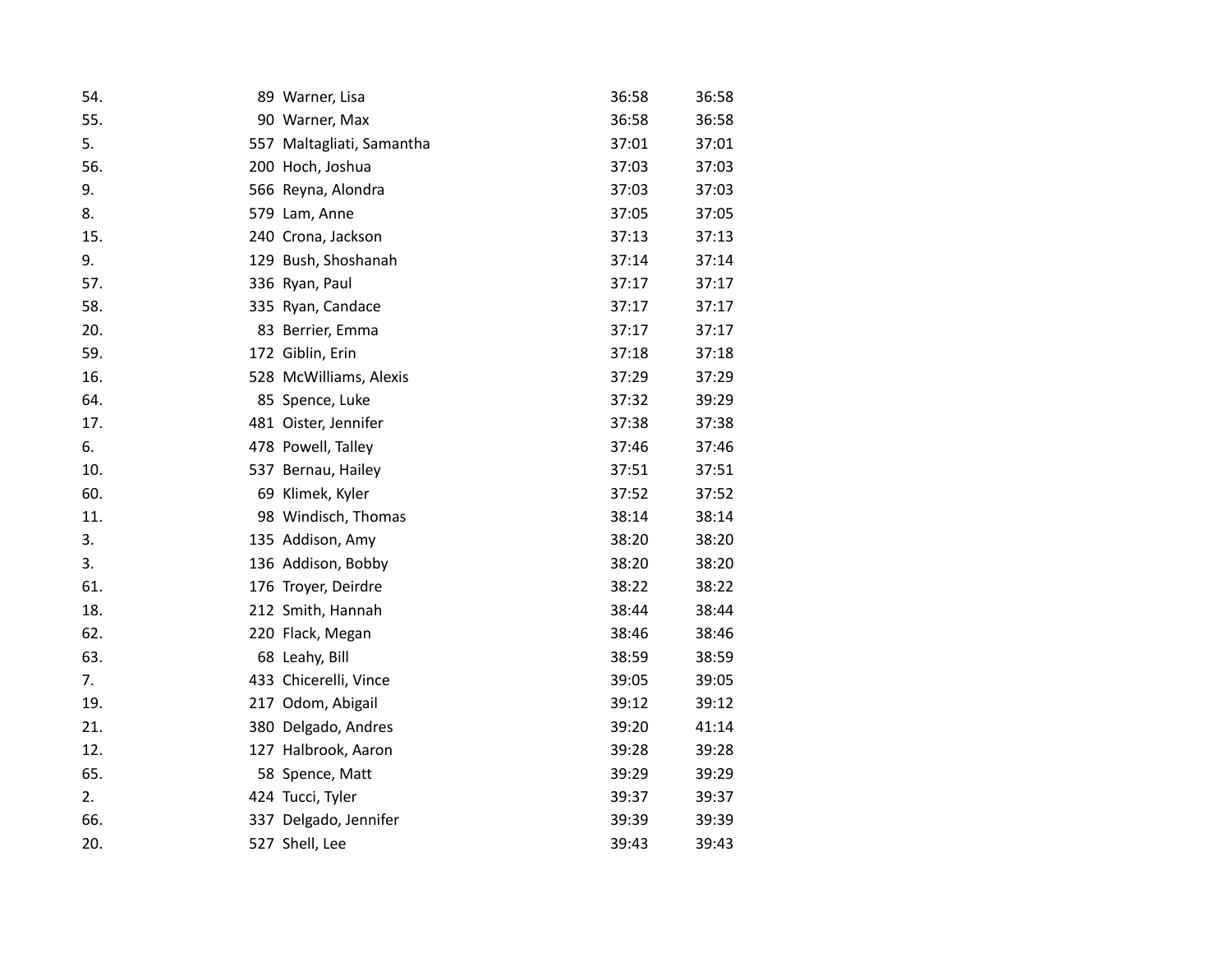| 12. | 128 Halbrook, Michael    | 39:43 | 39:43 |
|-----|--------------------------|-------|-------|
| 67. | 194 Ettman, Kristofer    | 39:45 | 39:45 |
| 68. | 355 Harrell, Savannah    | 39:48 | 39:48 |
| 69. | 353 Harrell, Jackson     | 40:08 | 40:08 |
| 4.  | 487 Brown, Harrison      | 40:23 | 40:23 |
| 70. | 352 Friend, Heather      | 40:25 | 40:25 |
| 21. | 242 Davis, Melissa       | 40:25 | 40:25 |
| 2.  | 425 Dallas, Keva         | 40:33 | 40:33 |
| 5.  | 578 Howell, Jessica      | 40:46 | 40:46 |
| 5.  | 232 Ivers, Mallory       | 40:58 | 40:58 |
| 3.  | 466 Lichens, Josye       | 41:04 | 41:04 |
| 71. | 73 Morris, Alexea        | 41:20 | 41:20 |
| 22. | 518 Kalfin, Alix         | 41:20 | 41:20 |
| 72. | 193 Chappell, Bethany    | 41:23 | 41:23 |
| 10. | 308 Sullivan, Suzanne    | 41:23 | 41:23 |
| 23. | 307 Sullivan, Jim        | 41:23 | 41:23 |
| 6.  | 148 Blackwell, Natalie   | 41:40 | 41:40 |
| 13. | 120 Labora, Nathan       | 41:47 | 41:47 |
| 73. | 95 Moller, Gregory       | 41:49 | 41:49 |
| 11. | 491 Miles, Cherilynn     | 41:49 | 41:49 |
| 74. | 157 Hiraga, Priya        | 41:52 | 41:52 |
| 24. | 509 Miller, Kylee        | 41:58 | 41:58 |
| 75. | 92 Cox, Horace           | 42:17 | 42:17 |
| 13. | 426 Zamorano, Sydney     | 42:17 | 42:17 |
| 7.  | 146 Miller, Lilly        | 42:44 | 42:44 |
| 22. | 510 Miller, Steven       | 42:56 | 42:56 |
| 76. | 47 47, N.N.              | 42:59 | 42:59 |
| 12. | 504 Arrigo, Shelby       | 43:00 | 43:00 |
| 14. | 213 Kirkpatrick, Allison | 43:00 | 43:00 |
| 4.  | 277 Milligan, Jared      | 43:16 | 43:16 |
| 6.  | 278 Milligan, Tracy      | 43:16 | 43:16 |
| 77. | 377 Bellaire, Jessica    | 43:22 | 43:22 |
| 7.  | 541 Schiffert, Christina | 43:22 | 43:22 |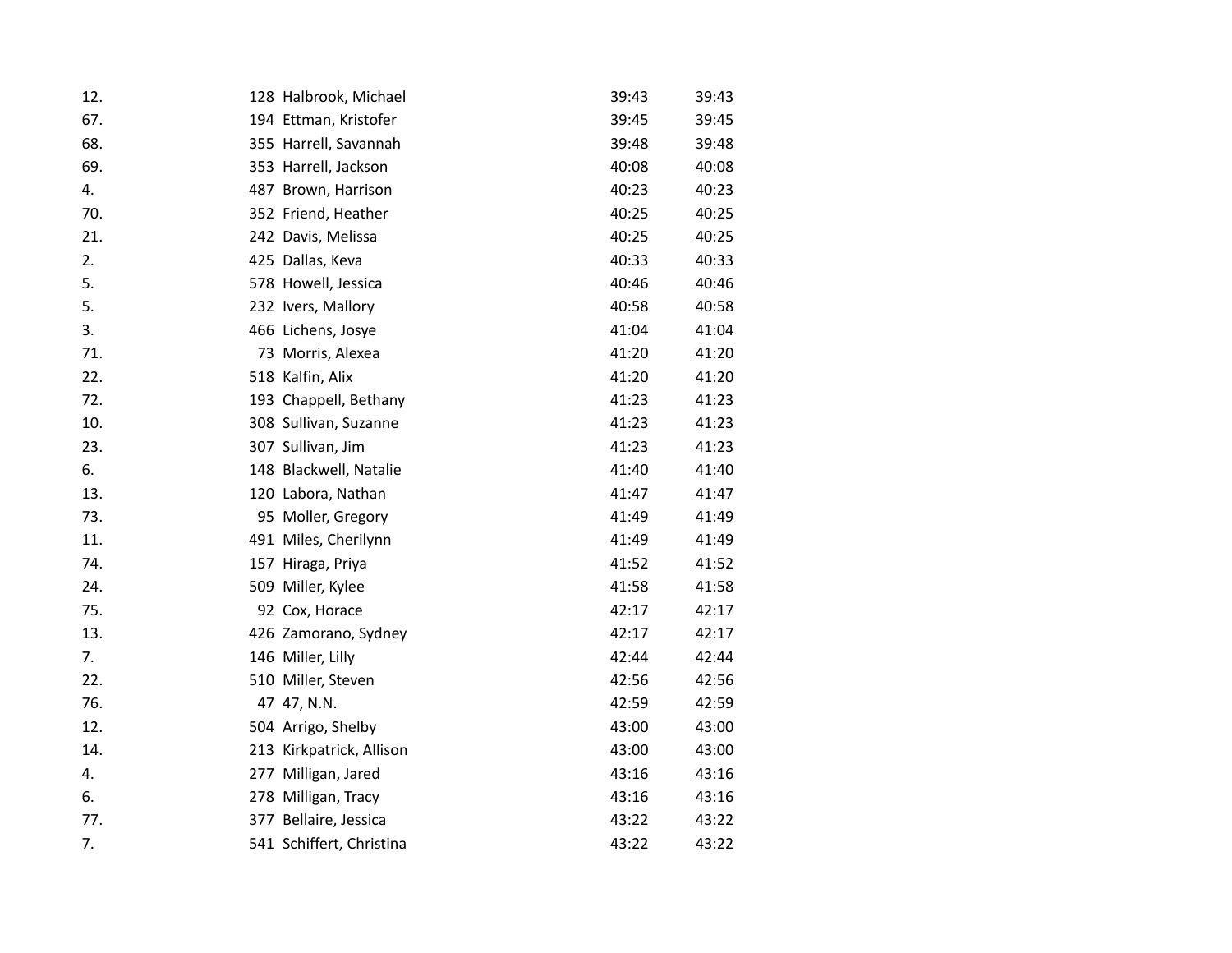| 14. | 477 Davis, Nick         | 43:22 | 43:22 |
|-----|-------------------------|-------|-------|
| 8.  | 552 Carroll, Victoria   | 43:41 | 43:41 |
| 78. | 109 Dellafiora, Tory    | 43:47 | 43:47 |
| 23. | 270 Chamberlynn, Gareth | 44:05 | 44:05 |
| 79. | 100 Braun, Jamie        | 44:32 | 44:32 |
| 13. | 340 Rawlin, Brian       | 44:47 | 44:47 |
| 24. | 147 Miller, Shanna      | 44:49 | 44:49 |
| 80. | 341 341, N.N.           | 44:50 | 44:50 |
| 81. | 180 Autry, Shanna       | 45:00 | 45:00 |
| 82. | 161 Quinn, Jamie        | 45:02 | 45:02 |
| 14. | 515 Kushner, Les        | 45:23 | 45:23 |
| 5.  | 514 Kushner, Elizabeth  | 45:23 | 45:23 |
| 25. | 563 Trombly, Lara       | 45:31 | 45:31 |
| 15. | 238 Comellas, Arielle   | 45:38 | 45:38 |
| 6.  | 347 evans, jasmine      | 45:39 | 45:39 |
| 83. | 221 Starlinm Courtney   | 46:25 | 46:25 |
| 7.  | 483 Shively, Randy      | 47:19 | 47:19 |
| 84. | 158 Penton, Courtney    | 47:22 | 47:22 |
| 85. | 159 Moss, Taylor        | 47:22 | 47:22 |
| 86. | 422 422, N.N.           | 47:35 | 47:35 |
| 15. | 517 Scott, Joyce        | 47:35 | 47:35 |
| 16. | 523 Yant, Heather       | 47:41 | 47:41 |
| 26. | 524 Yant, Blair         | 47:41 | 47:41 |
| 87. | 219 Flack, Kim          | 47:44 | 47:44 |
| 27. | 237 Reynolds, Kamryn    | 47:44 | 47:44 |
| 28. | 399 Supple, Madelyn     | 47:44 | 47:44 |
| 16. | 397 Collier, Wyatt      | 48:15 | 48:15 |
| 29. | 156 King, Bert          | 48:15 | 48:15 |
| 88. | 195 Weinbrecht, Julia   | 48:16 | 48:16 |
| 10. | 441 farfan, max         | 48:17 | 48:17 |
| 11. | 462 Metzger, Hailey     | 48:18 | 48:18 |
| 2.  | 387 Schirmer, Alia      | 48:18 | 48:18 |
| 25. | 508 Erstling, Mark      | 48:39 | 48:39 |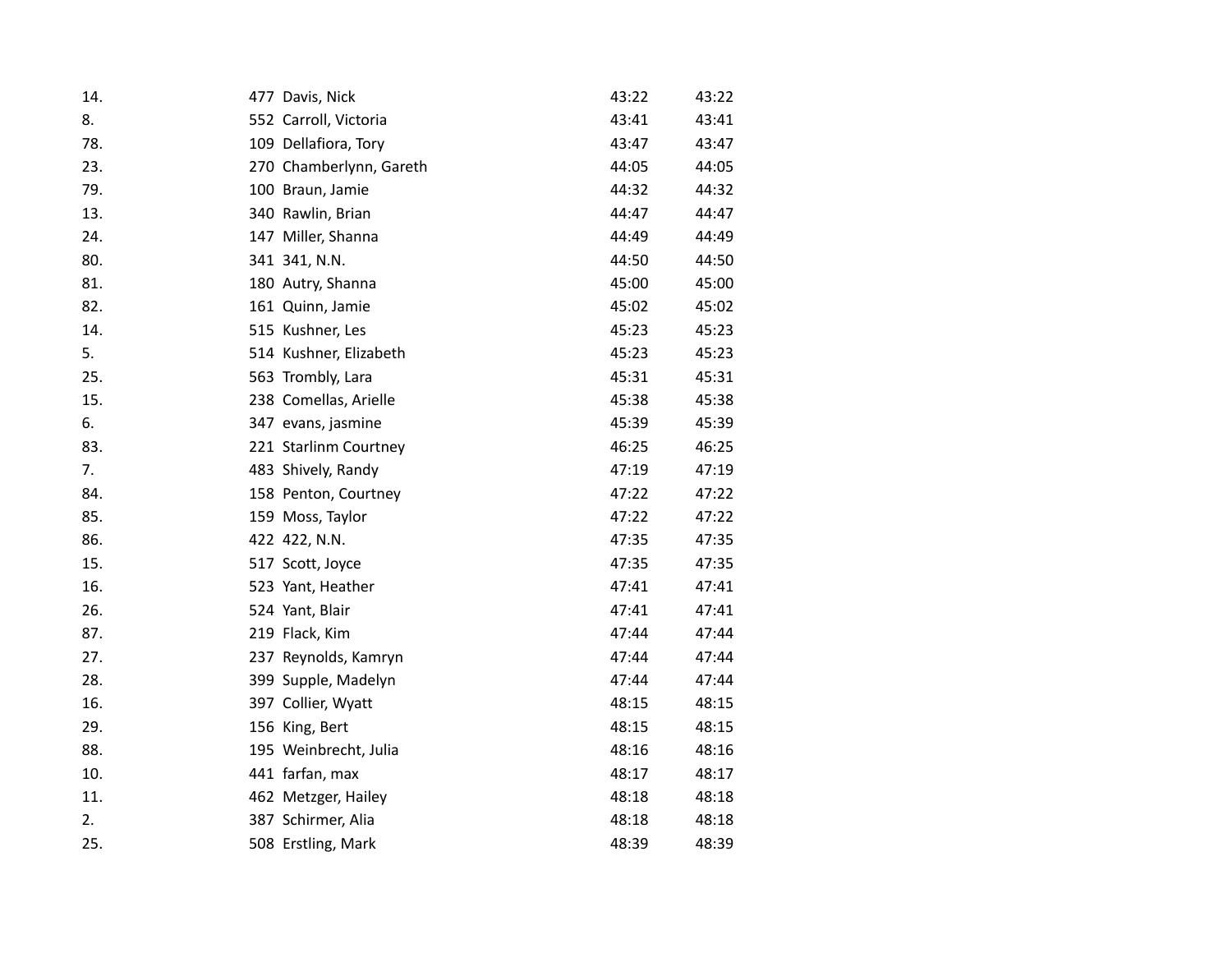| 26. | 520 Gay, Peyton       | 48:42 | 48:42 |
|-----|-----------------------|-------|-------|
| 27. | 216 Marshall, Karli   | 48:43 | 48:43 |
| 6.  | 229 Frisby, Madison   | 48:43 | 48:43 |
| 1.  | 236 Perrucci, Haleigh | 48:43 | 48:43 |
| 17. | 235 Norman, Ashley    | 48:45 | 48:45 |
| 4.  | 534 Tanzosch, Kate    | 48:45 | 48:45 |
| 8.  | 572 Warren, Olivia    | 48:46 | 48:46 |
| 30. | 463 Metzger, Hilary   | 48:50 | 48:50 |
| 28. | 480 Mills, Nicole     | 48:52 | 48:52 |
| 89. | 103 Rivera, Luis      | 49:14 | 49:14 |
| 90. | 102 Rivera, Tasha     | 49:16 | 49:16 |
| 91. | 164 Davila, Jade      | 49:20 | 49:20 |
| 7.  | 421 Law, Julia        | 49:20 | 49:20 |
| 18. | 215 Burdick, Matthew  | 49:23 | 49:23 |
| 92. | 45 Torres, Hannah     | 49:52 | 49:52 |
| 19. | 468 Hastie, Allison   | 49:52 | 49:52 |
| 8.  | 419 Law, Kelly        | 49:52 | 49:52 |
| 93. | 165 Dunnigan, Patrick | 50:07 | 50:07 |
| 3.  | 398 Garcia, Julia     | 50:12 | 50:12 |
| 3.  | 358 Kelly, Beth       | 50:46 | 50:46 |
| 94. | 170 Smith, Cody       | 50:53 | 50:53 |
| 95. | 46 Mynard, Halle      | 51:10 | 51:10 |
| 96. | 48 Warren, Sarah      | 51:10 | 51:10 |
| 29. | 586 reilly, Delaney   | 51:25 | 51:25 |
| 97. | 51 Daniels, Amber     | 51:28 | 51:28 |
| 30. | 202 Miner, Marissa    | 51:28 | 51:28 |
| 31. | 243 Miller, Hunter    | 52:27 | 52:27 |
| 12. | 246 Lamb, Hannah      | 52:27 | 52:27 |
| 15. | 385 Daise, Camielle   | 52:27 | 52:27 |
| 17. | 250 Green, Jordan     | 52:27 | 52:27 |
| 32. | 464 Wagner, Camille   | 52:40 | 52:40 |
| 98. | 174 Collins, Denise   | 52:48 | 52:48 |
| 31. | 472 Miller, Rebecca   | 52:48 | 52:48 |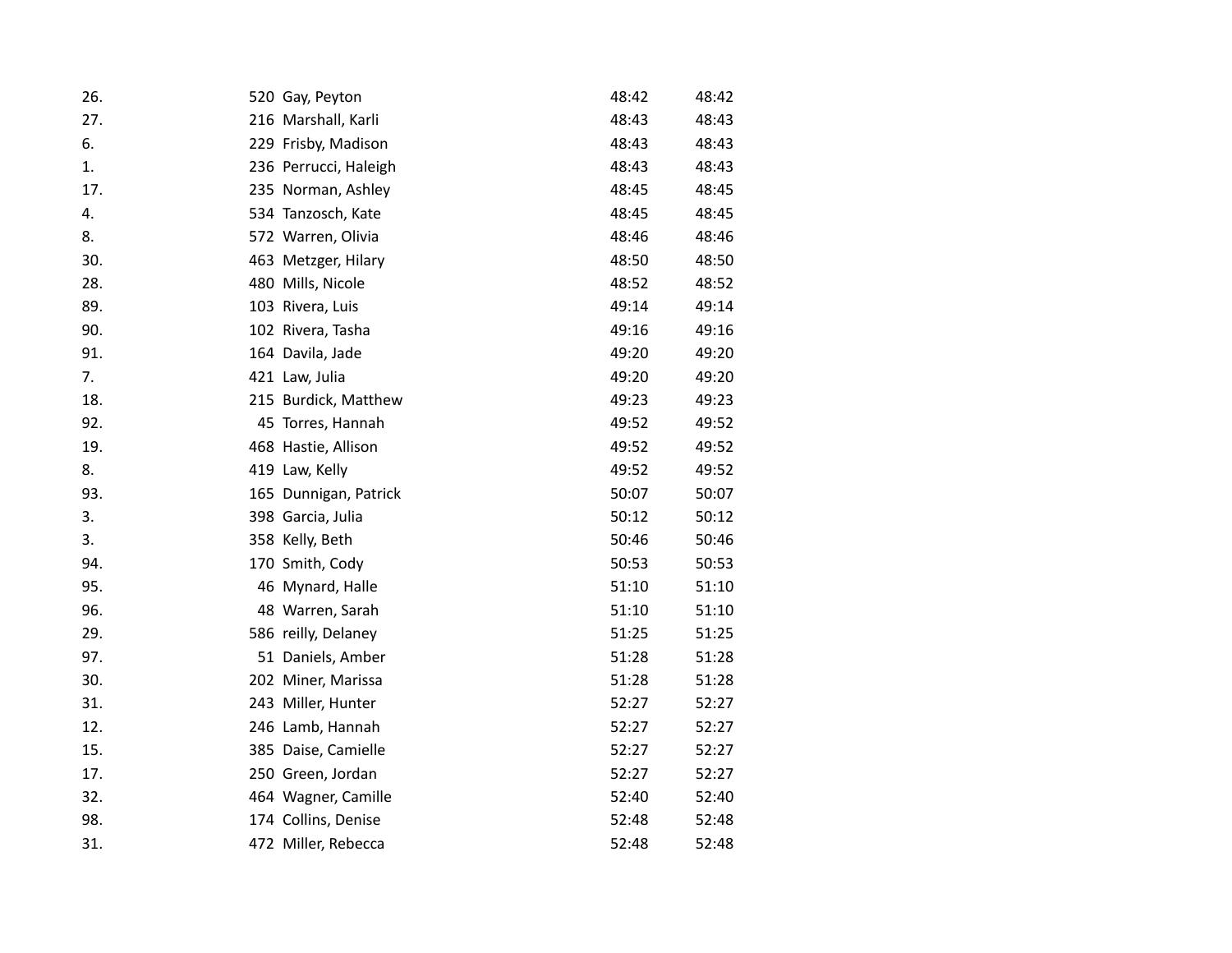| 1.   | 502 Mentzer, Tim       | 52:54 | 52:54 |
|------|------------------------|-------|-------|
| 9.   | 249 Green, Helen       | 53:00 | 53:00 |
| 99.  | 117 Baker, Joyce       | 53:09 | 53:09 |
| 100. | 119 Baker, Randy       | 53:09 | 53:09 |
| 20.  | 366 Steven, Melissa    | 53:48 | 53:48 |
| 101. | 116 Bengyel, Micelle   | 53:55 | 53:55 |
| 102. | 115 Haddon, Tina       | 53:55 | 53:55 |
| 4.   | 461 Campbell, Patrick  | 54:15 | 54:15 |
| 103. | 178 Jurgensen, Don     | 54:21 | 54:21 |
| 104. | 93 Strom, Katie        | 54:56 | 54:56 |
| 16.  | 262 Johnson, Abby      | 55:03 | 55:03 |
| 32.  | 192 E Bunting, Phillip | 55:44 | 55:44 |
| 33.  | 155 King, Kimberly     | 55:46 | 55:46 |
| 3.   | 261 Johnson, Kelly     | 55:57 | 55:57 |
| 17.  | 440 Rathmann, Michael  | 56:45 | 56:45 |
| 1.   | 154 Brown, Kara        | 56:45 | 56:45 |
| 105. | 429 429, N.N.          | 56:53 | 56:53 |
| 18.  | 329 Mille, Leslie      | 56:53 | 56:53 |
| 10.  | 137 Bass, Blair        | 56:53 | 56:53 |
| 18.  | 529 Sugg, Kelly        | 56:56 | 56:56 |
| 33.  | 568 Rose, Haley        | 56:56 | 56:56 |
| 5.   | 132 Buckner, Bonner    | 57:05 | 57:05 |
| 4.   | 139 Anderson, Ellie    | 57:09 | 57:09 |
| 21.  | 140 Anderson, Misty    | 57:11 | 57:11 |
| 22.  | 416 Gonzalez, Sarah    | 57:17 | 57:17 |
| 5.   | 414 Mast, Jennifer     | 57:19 | 57:19 |
| 34.  | 133 Buckner, Judy      | 57:22 | 57:22 |
| 6.   | 134 Buckner, Brian     | 57:22 | 57:22 |
| 9.   | 455 Justason, Erin     | 57:24 | 57:24 |
| 6.   | 151 HataKing, Leslie   | 57:28 | 57:28 |
| 23.  | 525 Blomberg, Chelsea  | 57:34 | 57:34 |
| 34.  | 512 Baker, Paul        | 57:35 | 57:35 |
| 11.  | 513 Baker, Melissa     | 57:35 | 57:35 |